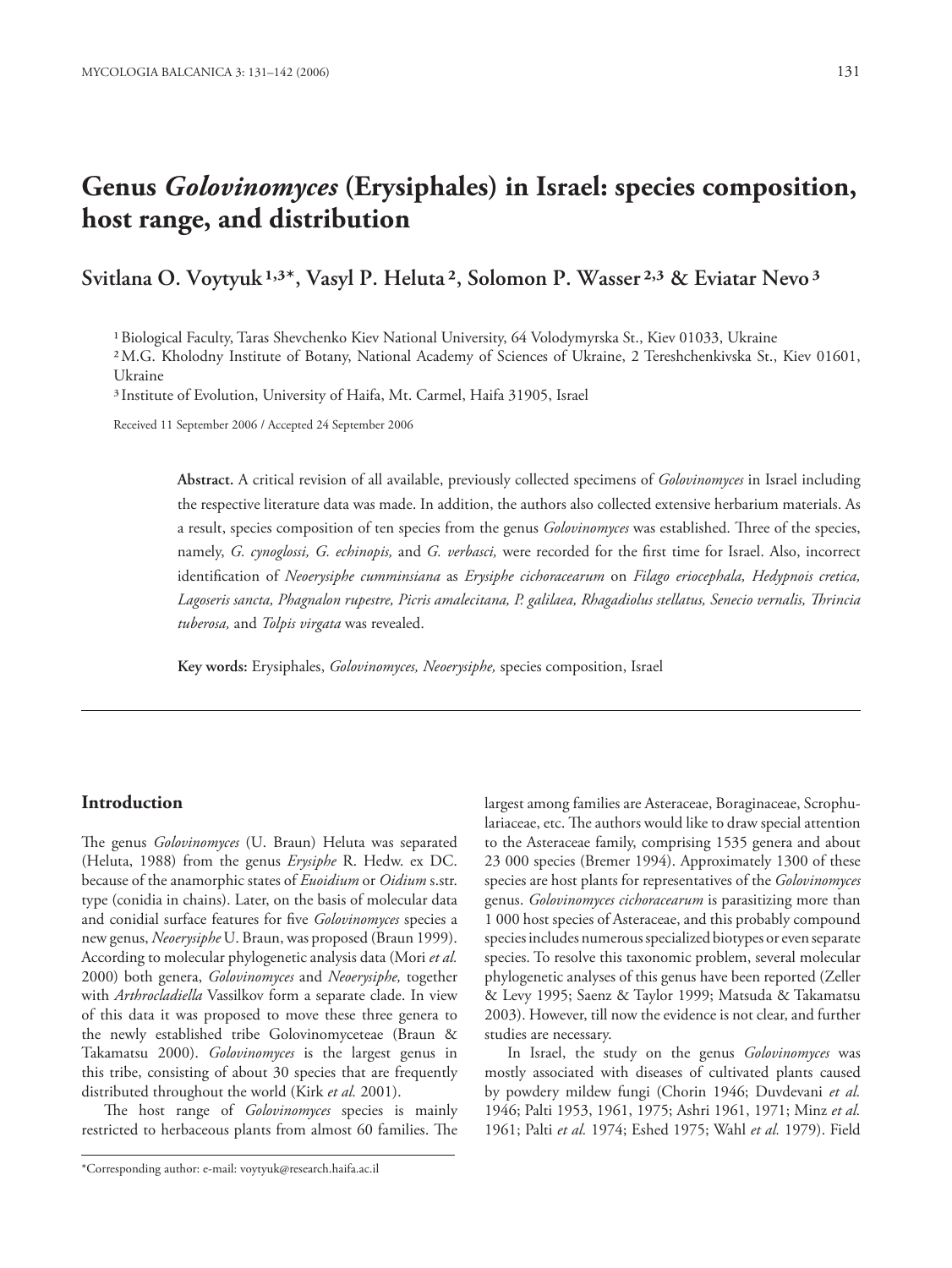investigations in wild vegetation were mostly fragmentary. Therefore, not enough data was available to establish species composition and a range of host plants for *Golovinomyces* species in this country. In addition, many previously collected specimens were incorrectly identified and stored in the Jerusalem Hebrew University Herbarium as *Erysiphe cichoracearum.* In view of this conclusion, studies on species composition of the *Golovinomyces* genus in Israel, with special attention to morphological features, are very important; thus, a revision of all available data is necessary.

### **Materials and Methods**

The current study is based on literature data, previous collections, and results of the authors' field studies. Examined herbarium specimens were provided by the Hebrew University of Jerusalem Herbarium (HUJ) or collected by the authors from 2002 to 2006 during vegetation periods. Examined herbarium specimens were provided by the Hebrew University of Jerusalem Herbarium (HUJ) or collected by authors from 2002 to 2006 during vegetation periods. Species distribution is recorded according to nature regions (Fig. 1) of Israel (Feinbrun-Dothan & Danin 1998). Morphological features of *Golovinomyces* species were examined using light/darkfield (Carl Zeiss Axiostar 1122-100, Germany) and scanning electron microscopes (JSM-35C and Jeol JSM-6060LA, Japan).

#### **Results and Discussion**

Examination of collections obtained from extensive field investigations and HUJ Herbarium specimens, and analysis of the literature data reveal that *Golovinomyces* in Israel is represented by ten species. Three of them were not previously recorded here according to literature data: *G. cynoglossi* (Wallr.) Heluta on *Cynoglossum creticum* Miller; *G. echinopis* (U. Braun) Heluta on *Echinops gaillardotii* Boiss.; *G. verbasci* (Jacz.) Heluta on *Verbascum agrimoniifolium* (C. Koch) Huber-Morath subsp. *syriacum* and *V. sinuatum*  L. Numerous additional localities of *Golovinomyces* species were found in Israel as well as new host plants, e.g., *Calendula palaestina* Boiss., *Chrysantheum coronarium* L., *Conyza bonariensis* (L.) Cronquist, *Lactuca tuberosa* Jacq. for *G. cichoracearum* (DC.) Heluta; *Carduus getulus* Pomel, *Onopordon* sp. for *G. depressus* (Wallr.) Heluta; *Datura innoxia* Miller for *G. orontii* (Castagne) Heluta; *Plantago lanceolata* L. for *G. sordidus* (L. Junell) Heluta.

Review of the HUJ Herbarium collection has uncovered incorrect identification of powdery mildew fungus on *Filago eriocephala* Guss., *Hedypnois cretica* (L.) Dum.-Courset, *Lagoseris sancta* (L.) K. Maly, *Phagnalon rupestre* (L.) DC., *Picris amalecitana* (Boiss.) Eig, *P. galilaea* (Boiss.) Eig, *Rhagadiolus stellatus* DC., *Senecio vernalis* Waldst. et Kit., *Th rincia tuberosa* (L.) DC., *Tolpis virgata* (Desf.) Bertol. as

*Erysiphe cichoracearum* DC. (= *G. cichoracearum*). Detailed microscopy has showed that the examined specimens belonged to the genus *Neoerysiphe* – *N. cumminsiana* (U. Braun) U. Braun (Voytyuk *et al.* 2006). Two samples collected on *Senecio cruentus* (Mass.) DC. and *S. vulgaris* L., reported by Amano (1986) as *E. cichoracearum,* are probably *N. cumminsiana* as well. However, their identities could not be verified as the original collections are missing.

The following descriptions, illustrations, and distribution maps of all *Golovinomyces* species known from Israel are generally based on the collections examined and cited previously.

*Golovinomyces biocellatus* (Ehrenb.) Heluta, Ukrainian Bot. J. **45**(5): 62 (1988).

Mycelium on leaves, effuse, evanescent to subpersistent. Hyphae septate, 3-8 μm wide. Appressoria nipple-shaped. **Anamorph** *Oidium* s. str. **Conidiophores** erect, 130-190 μm, foot-cells straight, cylindrical,  $(30-)$  37-70  $(-75) \times 11$ -14 μm, followed by 1-3 shorter cells. **Conidia** in chains, ellipsoid-ovoid to doliiform, after drying cylindrical-ellipsoid to vase-like, 25-35 × (10–) 13-20 μm (dry material), 30-40 × 17-25 μm (fresh material). **Chasmothecia** not observed.

Distribution in Israel (Fig. 2):

On *Mentha piperita* L.: CM: Haifa, University of Haifa, Dormitories, 25 Apr 2005, S.O. Voytyuk; UG: Zefat, 20 May 2005, private house, S.O. Voytyuk; Israel (Amano 1986).

General distribution: Europe (Belgium, Bulgaria, Czech Republic, Denmark, Finland, France, Germany, Great Britain, Greece, Hungary, Italy, Norway, Poland, Russia (European part), Spain, Sweden, Switzerland, Ukraine, Yugoslavia), Asia (Afghanistan, China, India, Iran, Iraq, Israel, Japan, Kazakhstan, Korea, Russia (Far East, Siberia), Turkey), North Africa, North America (Canada, USA), Pacific basin countries, and Australia.

*Golovinomyces cichoracearum* (DC.) Heluta, Ukrainian Bot. J. **45**(5): 62 (1988). (Fig. 3)

**Mycelium** white or grayish, well developed on stems, leaves, effuse or in patches, evanescent to persistent. Hyphae 3-9 μm wide. Appressoria nipple-shaped or lobed. **Anamorph** *Oidium* s. str. **Conidiophores** erect, 150-200 μm (fresh material), foot-cells straight, cylindrical, (35–) 40- 120 × 11-14 μm, followed by 1-3 shorter cells. **Conidia** in chains, ellipsoid, ellipsoid-ovoid, after drying cylindricalellipsoid to doliiform-cylindrical,  $25-40 \times (11-) 13-20 \mu m$ (dry material),  $31-40 \times 15-25$  (-30) μm (fresh material), germ tubes simple, tips unlobed. **Chasmothecia** scattered or in large groups, hemispheric, somewhat depressed in the lower part, (60–) 80-180 (–200) μm diam. Peridium cells irregularly shaped, 7-15 (–25) μm diam. Appendages usually in the lower part of the ascocarp, often develop in the upper half, numerous, very variable in length (0.25–) 1.5-2 times as long as the chasmothecia diam, rare, short or rudimentary, 2- 10 μm wide, septate, colorless to dark brown, twisting, 3-10 μm wide, thin-walled, mycelium-like, septate, hyaline. **Asci** numerous, 6-25, thin-walled, stalked, 40-67 (–80) × 20-35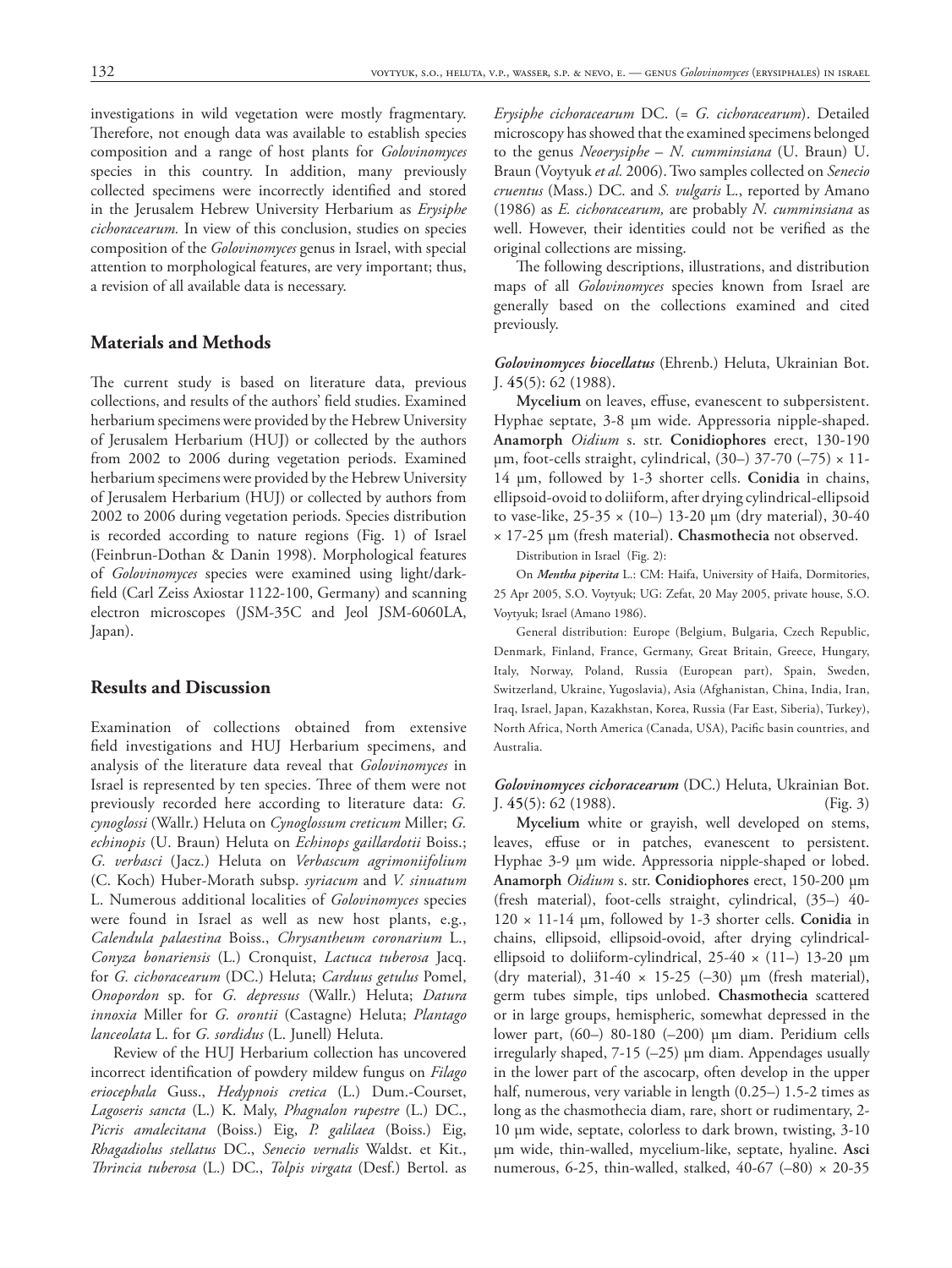**Fig. 1.** Nature regions of Israel: **AP** – Akko Plain; **AV** – Arava Valley; **BS** – Beit Shean Valley; **CC** – Carmel Coast; **CG** – Coast Galilee; **CM** – Carmel Mount; **CN** – Central Negev; **DS** – Dead Sea Area; **EP** – Esdraelon (Yizre'el) Plain; **GH** – Golan Heights; **GM** – Gilboa Mount; **HE** – Hermon Mount; **HP** – Hula Plain; **JD** – Judean Desert; **JM** – Judean Mts.; **LG** – Lower Galilee; **LJ** – Lower Jordan Valley; **NN** – Northern Negev; **PP** – Philistean Plain; **SA** – Samaria; **SH** – Shefela; **SN** – South Negev; **SP** – Sharon Plain; **UG** – Upper Galilee; **UJ** – Upper Jordan Valley; **WN** – Western Negev



**Fig. 2.** Distribution of *G. biocellatus* in Israel





**Fig. 3.** *Golovinomyces cichoracearum:* **a** – conidia with germ tubes (fresh material) on *Cichorium pumilum;* **b-c** – chasmothecia on *Urospermum picroides* under SEM. Scale bars = 50 μm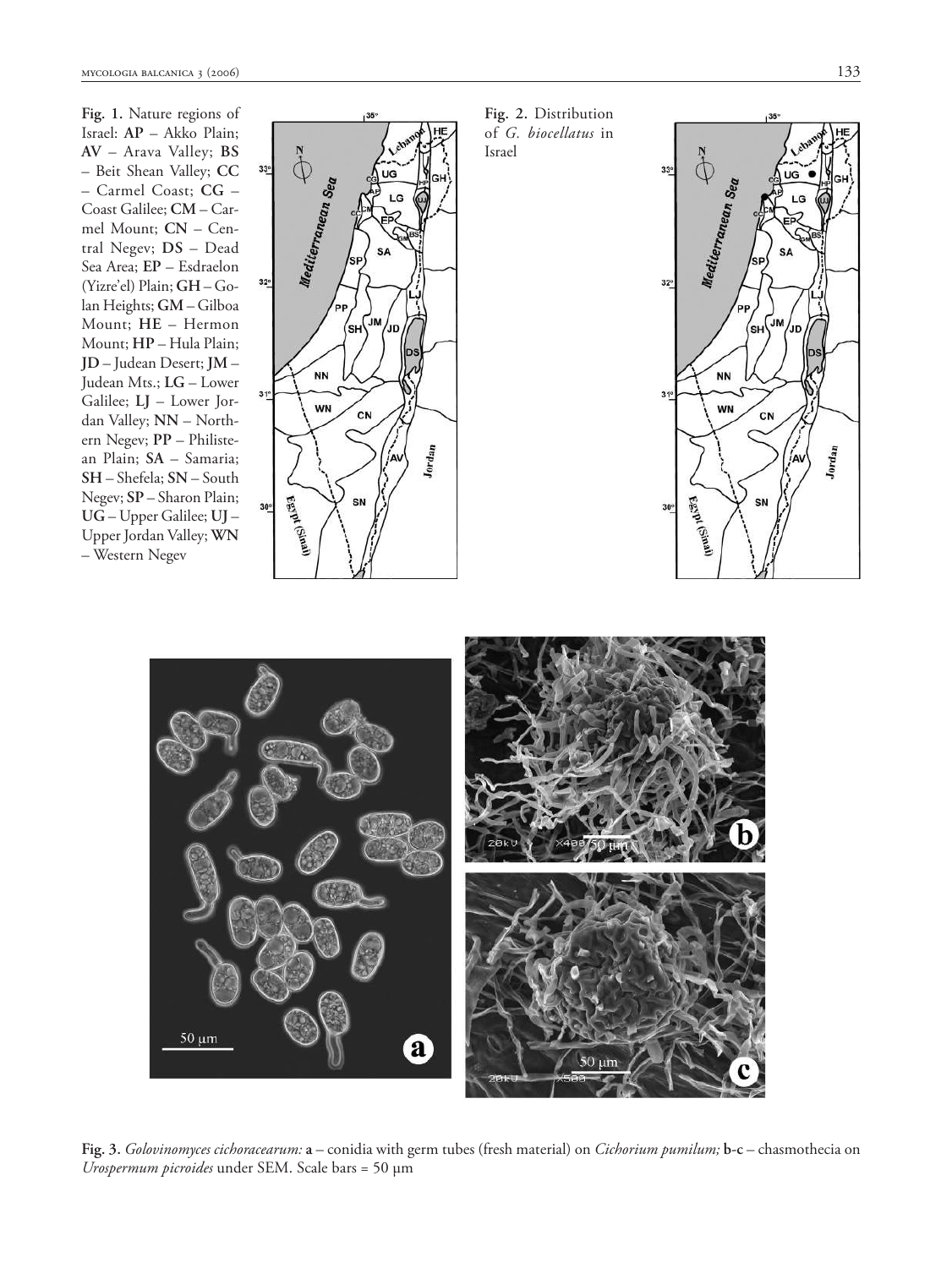(–50) μm. **Ascospores** usually 2, occasionally 3, very rarely 4, ellipsoid-ovoid, 18-25 ×12-20 μm.

Distribution in Israel (Fig. 4):

On *Aetheorhiza bulbosa* (L.) Cass.: Israel (Amano 1986).

On *Aster subulatus* Michaux (*A. amellus* L.): JM: Jerusalem, 5 Jan 1943, J. Rymald (HUJ 5413; Rayss 1947); Israel (Amano 1986).

On *Aster* sp.: Israel (Amano 1986).

On *Bellis perennis* L.: Israel (Amano 1986).

On *Calendula palaestina* Boiss.: CM: near Bet Oren, Nahal Oren, "Evolution Canyon-1", 32°49' N, 35°46' E, 5 May 2004, S.O. Voytyuk (anamorph).

On *Chondrilla juncea* L.: Israel (Amano 1986) (anamorph).

On *Chrysantheum coronarium* L.: CC: near 'Atlit, 31°24' N, 34°52' E, 27 Apr 2004, S.O. Voytyuk; CM: near Haifa, 31°24' N, 34°52' E, 16 May 2004, S.O. Voytyuk; near Bet Oren, Nahal Oren, "Evolution Canyon-1", 32°49' N, 35°46' E, 5 May & 26 May 2004, S.O. Voytyuk; GH: Nahal Gamla, near Nature Reserve, 32°54' N, 35°46' E, 18 May 2004, S.O. Voytyuk; HP: Amirim, 32°56' N, 35°26' E, 24 May 2004, S.O Voytyuk.

On *Cichorium pumilum* Jacq.: CC: Ma'yan Zevi (kibbutz), 2 May 1947, T. Rayss (HUJ 7578); CM: near Bet Oren, Nahal Oren, "Evolution Canyon-1", 32°49' N, 35°46' E, 20 Apr 2004, S.O. Voytyuk; GH: Yehudiyya, 32°56' N, 35°41' E, 17 May 2004, S.O. Voytyuk; JM: Qiryat 'Anavim, 10 May 1938, T. Rayss (Rayss 1940); Israel (Amano 1986) (anamorph); PP: Lod (= Lydda) (near Rehovot), 18 Jun 1954, T. Rayss (HUJ 301/11 104S); UG: the road from Rosh-Pinna to Zefat, 32°57' N, 35°32' E, 24 May 2004, S.O. Voytyuk.

On *Conyza bonariensis* (L.) Cronquist: GH: Yehudiyya, 32°56' N, 35°41' E, 17 May 2004, S.O. Voytyuk; PP: near Ashqelon, along the road, 31°46' N, 34°40' E, 19 Apr 2004, S.O. Voytyuk.

On *Filago eriocephala* Guss. (*F. germanica* (L.) Huds.): JM: Jerusalem, 15 May 1939, J. Stettner (HUJ 655; Rayss 1940); Israel (Amano 1986).

On *Gerbera jamesonii* Bolus: Israel (Amano 1986).

On *Gerbera* sp.: Israel (Amano 1986).

On *Helianthus annuus* L.: AV: near Hazeva (Tahanat Yair, experimental station), 23 Feb 2005, S. Dobrynin & L. Dobrynin; Israel (Amano 1986).

On *Helianthus* sp.: Israel (Palti 1972b, b; Amano 1986).

On *Inula viscosa* (L.) Ait.: CC: near 'Atlit, 31°24' N, 34°52' E, 27 Apr 2004, S.O. Voytyuk; CM: Haifa, 11 Mar 2002, V.P. Heluta (anamorph); GH: Nahal Gamla, near Nature Reserve, 32°54' N, 35°46' E, 18 May 2004, S.O. Voytyuk; Yehudiyya, 32°56' N, 35°41' E, 17 May 2004, S.O. Voytyuk; Israel (Amano 1986).

On *Lactuca sativa* L.: Israel (Amano 1986).

On *L. serriola* L. (*L. scariola*): CC: 'Atlit, 10 Apr 2002, A. Beharav (anamorph); HP: Rosh-Pinna, 10 Jun 1937, T. Rayss (HUJ 5397); JM: Jerusalem, 15 May 1940, T. Rayss (Rayss 1940); Qiryat 'Anavim (near Abu Ghosh village), 19 May 1937, T. Rayss (HUJ 659; Rayss 1940); Israel (Amano 1986).

On *L. tuberosa* Jacq.: CM: Haifa, University of Haifa, National Park, 31°24' N, 34°52' E, 25 Apr 2004, S.O.Voytyuk; UG: the road from Rosh-Pinna to Zefat, 32°56'N, 35°30'E, 24 May 2004, S.O.Voytyuk.

On *Liatris spicata* (L.) Willd.: Israel (Amano 1986).

On *Scorzonera subintergra* (Boiss.) Thiébaut (S. jaquiniana): Israel (Amano 1986) (anamorph).

On *Sonchus nymanni* Tineo et Guss: Israel (Amano 1986).

On *S. oleraceus* L.: CM: Aharonson's Farm, near 'Atlit, 32°49' N, 35°46' E, 10 Mar 2004, S.O. Voytyuk; Haifa, 29 Mar 1936, T. Rayss (HUJ 681;

Rayss 1940), 13 Mar & 15 Mar 2002, V.P. Heluta (anamorph), 12 Mar 2002, E. Nevo; JM: Jerusalem, 21 Jun 1954, T. Rayss (HUJ 301/11 103S); Jerusalem, 27 May 1953, T. Rayss (HUJ 301/12 108S); Moza (5 km west of Jerusalem), 18 Feb 1938, T. Rayss (HUJ 666; Rayss 1940); Negev: 'En Hawwa (15 km southeast of 'Avedat), 13 Mar 1945, T. Rayss (HUJ 6843); SA: Nabi Rubin (10 km south of Jenin), 23 Apr 1951, T. Rayss (HUJ 301/10 101S); UJ: Geva' (kibbutz), 24 Mar 1942, T. Rayss (HUJ 5152); Nahalal (7 km southeast of Qiryat Tiv'on), 29 Mar 1942, T. Rayss (HUJ 4703); 'En Harod, 4 Feb 1955, T. Rayss (HUJ 301/11 106S); Israel (Wahl *et al.* 1979; Amano 1986).

On *S. tenerrimus* L.: CN: Sede Boqer (kibbutz), 30°52' N, 34°47' E, 25 Apr 2004, S.O. Voytyuk (anamorph); Makhatesh Ha Gadol, 30°57' N, 35°00' E, 25 Apr 2004, S.O. Voytyuk (anamorph); Yerucham, artificial forest near artificially impounded body, 30°59' N, 34°53' E, 25 Apr 2004, S.O. Voytyuk (anamorph); Israel (Amano 1986) (anamorph).

On *Sonchus* sp.: Israel (Amano 1986).

On *Tragopogon buphthalmoides* (DC.) Boiss.: Israel (Amano 1986) (anamorph).

On *T. coelesyriacus* Boiss. (*T. longirostris* Bischoff): Israel (Amano 1986) (anamorph).

On *Urospermum picroides* (L.) Schmidt: CC: Atlit, Coast Sea, 32°42' N, 34°56' E, 5 Apr 2004, S.O. Voytyuk (anamorph); CM: Haifa, 23 Apr 1943, T. Rayss (HUJ 301/16 92S); Haifa, University of Haifa, National Park, 31°24' N, 34°52' E, 26 Apr 2004, S.O. Voytyuk; Muchraka, 17 Mar 2004, S.O. Voytyuk; near Bet Oren, Nahal Oren, "Evolution Canyon-1", 32°49' N, 35°46' E, 15 Apr 2002, T. Pavliček, 22 Mar 2004, S.O. Voytyuk; Zikhron Ya'aqov (near railway station), 3 May 1947, T. Rayss (HUJ 7563); CN: Yerucham, artificial forest near artificially impounded body, 30°59' N, 34°53' E, 25 Apr 2004, S.O. Voytyuk; GH: Qidmat-Zevi, 33°01' N, 35°41' E, 5 May 2004, S.O. Voytyuk; HP: Rosh-Pinna, 29 Apr 1937, T. Rayss (HUJ 661); JM: Jerusalem, 17 May 1940, T. Rayss (HUJ 656); Jerusalem, 17 May 1940, T. Rayss (Rayss 1940); Jerusalem, 21 May 1949, T. Rayss (HUJ 301/10 98S); Jerusalem, Bet HaKerem, 16 May 1940, T. Rayss (HUJ 7307); Qiryat 'Anavim (near Abu Ghosh village), 19 May 1938, T. Rayss (HUJ 662); Qiryat 'Anavim, 19 May 1938, T. Rayss (Rayss 1940); between Ramallah and Gezer, 9 Apr 1951, Rayss, T. (HUJ 301/9 95S); LG: the forest near Alloné Abba (near Qirat Tiv'on), 18 Apr 2004, S.O. Voytyuk; Mi'ilya (near Ma'alot), 33°00' N, 35°08' E, 23 Apr & 25 May 2004, S.O. Voytyuk; NN: near Lahav, Keren Kayemeth Leisrael (Forest in memory of the late Master Friedensreich Hundert), 31°24' N, 34°52' E, 21 Mar 2004, S.O. Voytyuk; PP: Tel-Aviv, 16 May 1950, T. Rayss (HUJ 301/10 99S), 19 May 1951, T. Rayss (HUJ 301/13 112S); Tel-Aviv-Yafo, the old City, 32°06' N, 34°48' E, 13 May 2004, S.O. Voytyuk; UG: Mazzuva (kibbutz) (1 km southeast of Hanita junction), 3 May 1947, T. Rayss (HUJ 7566); near Rosh-Pinna, 29 Apr 1937, T. Rayss (Rayss 1940); Zefat, 32°57' N, 35°31' E, 24 May 2004, S.O. Voytyuk; UJ: Qiryat-Tiv'on, Ramez St., 12 May 2004, S.O. Voytyuk.

On *Zinnia elegans* Jacq.: JM: Jerusalem, Botanical Garden, 25 Jul 2004, S.O. Voytyuk; Israel (Amano 1986).

On *Zinnia* sp.: Israel (Amano 1986) (anamorph).

General distribution: Europe (Austria, Belgium, Bulgaria, Czech Republic, Denmark, Finland, France, Germany, Great Britain, Hungary, Italy, the Netherlands, Norway, Poland, Russia (European part), Spain, Sweden, Switzerland, Ukraine, Yugoslavia), Asia (India, Iran, Iraq, Israel, Japan, Jordan, Kazakhstan, Korea, Lebanon, Mongolia, Nepal, Pakistan, Russia (Far East, Siberia), Saudi Arabia, Turkey, Yemen), Africa (Egypt, Ethiopia,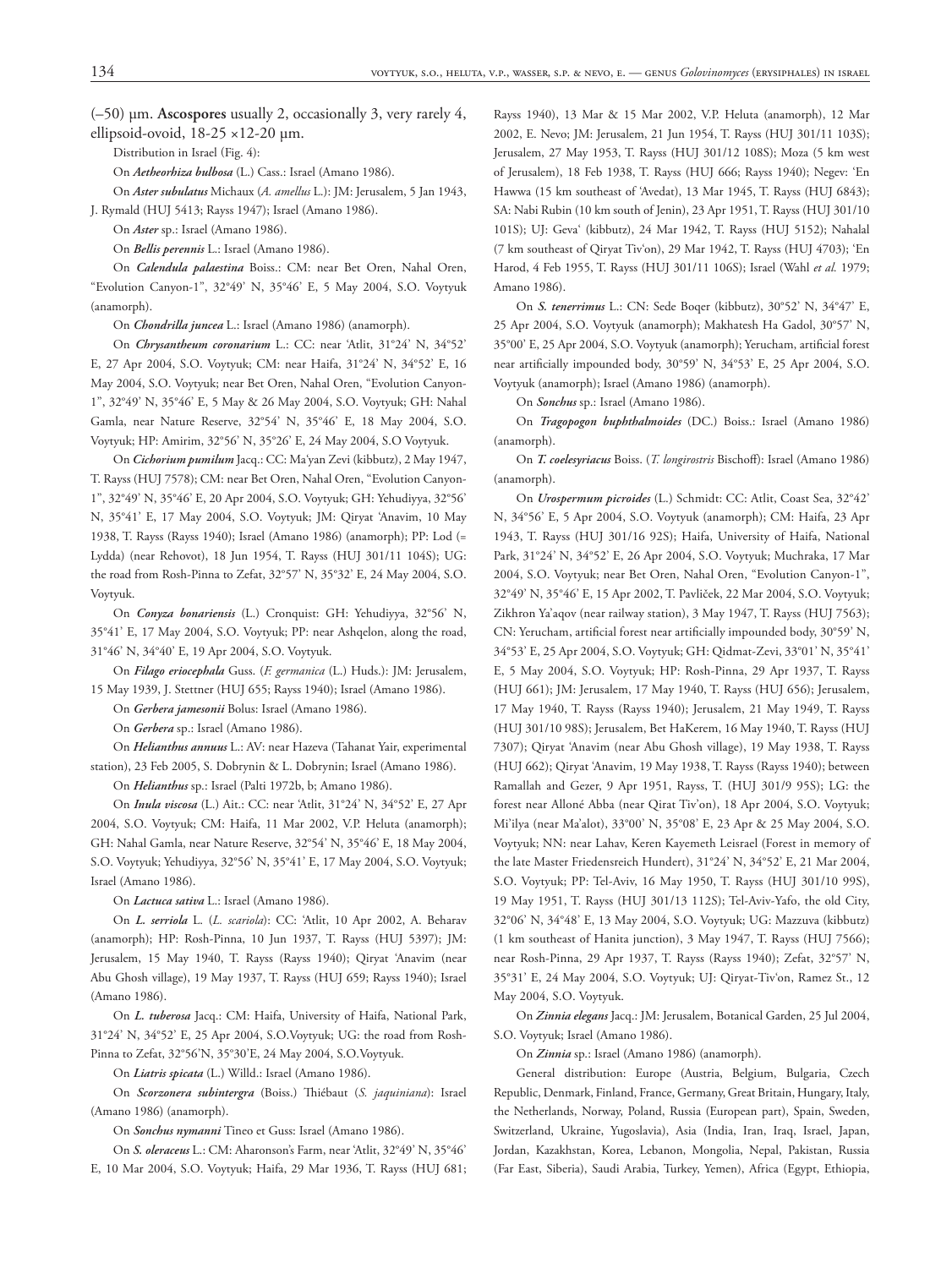**Fig. 4.** Distribution of *G. cichoracearum* in Israel



**Fig. 5.** Distribution of *G. cynoglossi* in Israel



Libya, Malawi, Mauritania, Morocco, Niger, Tanzania), America (Argentina, Bolivia, Brazil, Canada, Chili, Ecuador, Guatemala, Mexico, Panama, Peru, USA, Venezuela), Pacific basin countries, and Australia.

Notes: Widespread species in Israel. Development of fungus observed during the year but mostly as anamorph. Teleomorph was found only on *Cichorium pumilum, Sonchus oleraceus,* and *Urospermum picroides.*

*Golovinomyces cynoglossi* (Wallr.) Heluta, Ukrainian Bot. J. **45**(5): 62 (1988).

Mycelium on stems, leaves, effuse or in patches, evanescent to subpersistent. Hyphae septate, 3-8 μm wide. Appressoria nipple-shaped. **Anamorph***Oidium* s. str. **Conidiophores** erect, 100-160 μm (fresh material), foot-cells straight, cylindrical, (35–) 37-90 × 11-14 μm. **Conidia** in chains, ellipsoid, after drying ellipsoid-ovoid to barrel-shaped, 20-35  $\times$  (10–) 13-20 μm (dry material), 28-40  $\times$  17-25 μm (fresh material). **Chasmothecia** not observed.

Distribution in Israel (Fig. 5):

On *Cynoglossum creticum* Miller: CC: 'Atlit, 32°42' N, 34°56' E, 21 & 28 Apr 2004, S.O Voytyuk; CM: Canyon between Haifa and 'Atlit (road to the Mediterranean Sea from University of Haifa), 31°24' N, 34°52' E, 26 Apr & 27 May 2004, S.O. Voytyuk.

General distribution: Europe (Austria, Belgium, Bulgaria, Czech Republic, Denmark, Finland, France, Germany, Great Britain, Greece, Hungary, Iceland, Poland, Portugal, Romania, Russia (European part), Spain (Balearic Is.), Sweden, Switzerland, Ukraine, Yugoslavia), Asia (Afghanistan, India, Iran, Israel, Japan, Kazakhstan, Korea, Mongolia, Pakistan, Russia (Far East, Siberia), Turkey), Africa (Canary Is., South Africa), North America (Alaska, Canada, USA), and South America (Bolivia).

*Golovinomyces depressus* (Wallr.) Heluta, Ukrainian Bot. J. **45**(5): 62 (1988). (Fig. 6)

**Mycelium** white or grayish, net-like or powdered, well developed on stems and leaves of host plant. Hyphae 2-9 μm wide. Appressoria nipple-shaped. **Anamorph** *Oidium* s. str. **Conidiophores** erect, 70-200 μm (fresh material), foot-cells straight, cylindrical, 40-100  $(-130) \times 11$ -14 µm increase from base to top. **Conidia** in chains, doliiform, ellipsoid-ovoid to lemon-shaped, 25-40 × (10–) 15-25 μm (dry material), 35- 60 × 17-35 μm (fresh material). **Chasmothecia** scattered or in large groups, hemispheric (depressed in the upper part), 80- 170 μm diam. Peridium cells irregularly shaped, 3-15 (–25) μm diam. Appendages in the lower part of the ascocarp, often develop in the upper half, numerous, 0.5-3 times as long as the chasmothecia diam or shorter than the chasmothecium diam, 2-10 μm wide, thin-walled, smooth, mycelium-like, septate, hyaline, later faintly colored to dark brown. **Asci** numerous, 4-16 (-25), thin-walled, stalked, 40-67 (80)  $\times$  20-35 (40) μm, 2-, sometimes 3-4-spored. **Ascospores** ellipsoidovoid, large, 20-35 × 14-20 μm.

Distribution in Israel (Fig. 7):

On *Carduus argentatus* L. (*C. pycnocephalus* Jacq.): CM: Bet Oren, 3 May 1947, T. Rayss (HUJ 7564, Rayss 1947); Haifa, 28 Mar 1936, T. Rayss (HUJ 680); Haifa, 28 Apr 1938, T. Rayss (Rayss 1940); GH: Afiq, 32°47' N, 35°42' E, 3 May 2004, S.O. Voytyuk; JM: Jerusalem, 30 Apr 1951, T. Rayss (HUJ 301/10 102S); Jerusalem, 26 May 1945, T. Rayss (HUJ 7702, Rayss 1947); Israel (Amano 1986).

On *C. getulus* Pomel: CN: Sede Boqer (kibbutz), 30°52' N, 34°47' E, 25 Apr 2004, S.O. Voytyuk (anamorph); Yerucham, artificial forest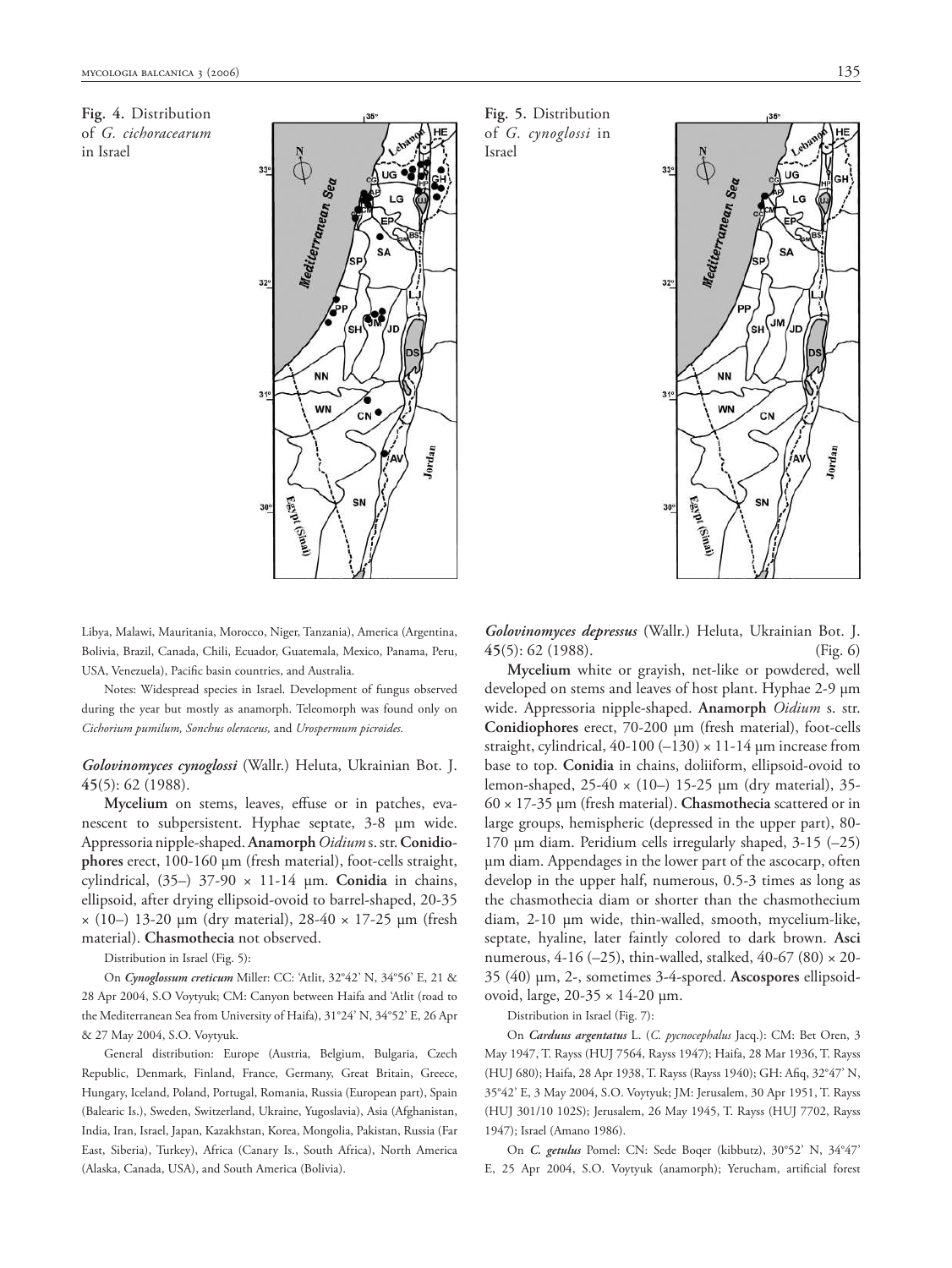

**Fig. 6.** *Golovinomyces depressus* on *Carduus argentatus:* **a** – chasmothecium with asci; **b** – asci; **c-d** – chasmothecia under SEM. Scale bars =  $50 \mu m$ 



**Fig. 7.** Distribution of *G. depressus* in Israel near artificially impounded body, 30°59' N, 34°53' E, 25 Apr 2004, S.O. Voytyuk.

On *Carthamus alexandrinus* (Benth. et Hook.) Asch.: Israel (Amano 1986).

On \*\**C. flavescens* Willd.: Israel (Amano 1986).

On *C. glaucus* Bieb.: Israel (Amano 1986).

On \*\**C. oxyacantha* Bieb.: Israel (Amano 1986).

On *C. persicus* Willd (*C. palestinus*): Israel (Amano 1986).

On \*\**C. tinctorius* L.: Israel (Rayss 1947; Kenneth *et al.* 1975; Amano 1986).

On \*\**C. turkestanicus* Popov: Israel (Amano 1986).

On *Centaurea cyanoides* Berggren et Wahlenb.: CM: Nahal Oren (4), 32°49' N, 35°46' E, 20 Apr 2004, S.O. Voytyuk; EP: 'En Harod, 15 Apr 1941, T. Rayss (HUJ 653; Rayss 1947); SP: Binyamina (7 km south of Zikhron Ya'aqov) 13 Apr 1941, T. Rayss (HUJ 654; Rayss 1947); Israel (Amano 1986).

On *C. hyalolepis* Boiss: CM: near Bet Oren, Nahal Oren, "Evolution Canyon-1", 32°49' N, 35°46' E, 5 May 2004, S.O. Voytyuk (anamorph).

On *Cynara syriaca* Boiss. (*C. scolymus* L.): Israel (Amano 1986) (anamorph).

On *Notobasis syriaca* (L.) Cass. (*Cirsium syriacum* (L.) Gaertn.): CM: near Haifa, 31°24' N, 34°52' E, 16 May 2004, S.O. Voytyuk; JM: Jerusalem, Bet HaKerem, 16 May 1940, T. Rayss (HUJ 7254); PP: Bet Dagan (near Tel-Aviv), 15 May 1946, T. Rayss (Rayss 1947); Israel (Amano 1986).

On *Onopordon* sp.: UG: Dalton, 14 Mar 2002, V.P. Heluta.

\*\*Species according to Feinbrun-Dothan & Danin (1998) is absent. Occurrence of this plant in Israel is questionable.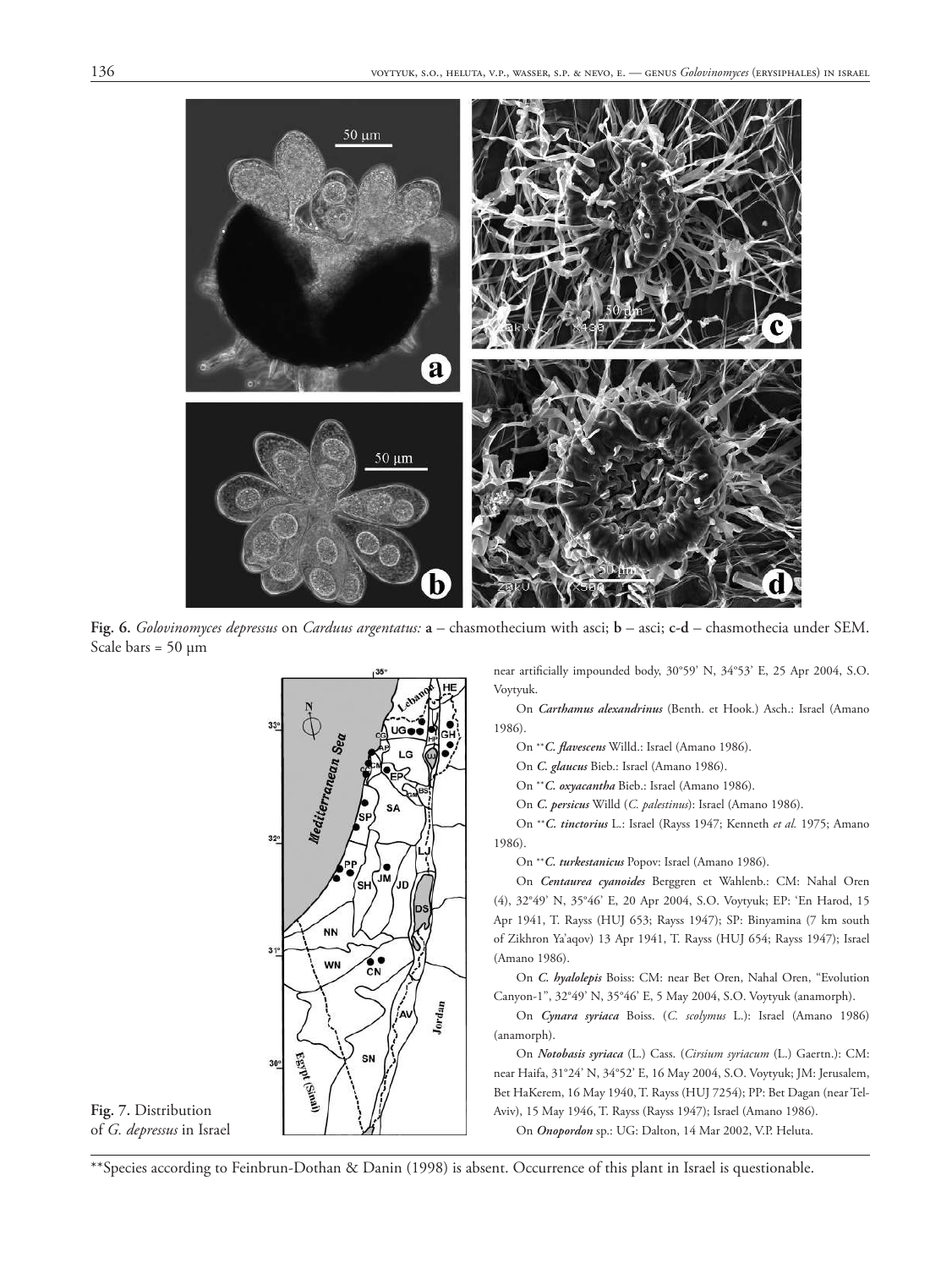On Silybum marianum (L.) Gaertner: CC: 'Atlit, Coast Sea, 32°42' N, 34°56' E, 10 Apr 2004, S.O. Voytyuk; CM: near Bet Oren, Nahal Oren, "Evolution Canyon-1", 32°49' N, 35°46' E, 20 May 2005, S.O. Voytyuk; Haifa, 15 Mar 2002, V.P. Heluta; Haifa, University of Haifa, National Park, 31°24' N, 34°52' E, 10 Jun 2004, S.O. Voytyuk; Muchraka, 17 Mar 2004, S.O. Voytyuk; Zikhron Ya'aqov (near railway station), 12 May 2006, S.O. Voytyuk; CN: Tel Keshet, near the road to Tel-Aviv, 31°18' N, 34°53' E, 25 Apr 2004, S.O. Voytyuk (anamorph); Yerucham, artificial forest near artificially impounded body, 30°59' N, 34°53' E, 25 May 2005, S.O. Voytyuk; GH: Qidmat-Zevi, 33°01' N, 35°41' E, 25 May 2005, S.O Voytyuk; HP: Rosh-Pinna, 29 May 2005, S.O. Voytyuk; LG: Mi'ilya (near Ma'a lot), 33°00' N, 35°08' E, 25 Mar 2004, S.O. Voytyuk; PP: Tel-Aviv, 16 May 2005, S.O. Voytyuk; JV: Tel Yosef (kibbutz along side 'En Harod), 27 Apr 1930, T. Rayss (HUJ 301/11 105S); UG: Zefat, 32°57' N, 35°31' E, 24 May 2004, S.O. Voytyuk; Israel (Amano 1986).

General distribution: Europe (Austria, Belgium, Bulgaria, Czech Republic, Denmark, Finland, France, Germany, Great Britain, Greece, Hungary, Italy, the Netherlands, Norway, Poland, Portugal, Romania, Russia (European part), Spain, Sweden, Switzerland, Ukraine, Yugoslavia), Asia (Central Asia, China, India, Iran, Iraq, Israel, Japan, Kazakhstan, Russia (Far East, Siberia), Turkey), Africa (Canary Is., Egypt, Morocco), North America (Canada, USA).

Notes: *Golovinomyces depressus* is a fungus with chasmothecia depressed in the upper part and it parasites species of the Asteraceae family. But, according to reference data, specimens of this species could be referred mistakenly to *G. cichoraceorum,* which also is a parasite of plants of the same family but has somewhat depressed in the lower part chasmothecia.

#### *Golovinomyces echinopis* (U. Braun) Heluta, Ukrainian Bot. J. **45**(5): 62 (1988). (Fig. 8)

**Mycelium** on stems, leaves, floury. Hyphae 5-12 μm wide. Appressoria nipple-shaped. **Anamorph** *Oidium* s. str. **Conidiophores** erect, 150-250 μm (fresh material), foot-cells straight, cylindrical, 50-100  $(-150) \times 13$ -20  $\mu$ m – increasing from base to top. **Conidia** in chains, ellipsoid-ovoid to lemonlike, mostly with typically constricted ends,  $25-40 \times (15-)$ 17-25 μm (dry material),  $30-50 \times 20-30$  μm (fresh material). **Chasmothecia** scattered, hemispheric, slightly depressed in the lower part, 100-170 μm diam. Peridium cells irregularly shaped, 5-20 μm diam. Appendages in the lower part of the ascocarp, often develop in the middle part, numerous, 0.5-1.5 times as long as the chasmothecia diam, sometimes shorter than the chasmothecia diam, 3-8 μm wide, thin-walled,



**Fig. 8.** *Golovinomyces echinopis* on *Echinops gaillardotii*: **a** – chasmothecium under SEM; **b** – chasmothecium with asci; **c** – conidiophores and conidia (fresh material). Scale bars: **a, c** = 50 μm; **b** = 100 μm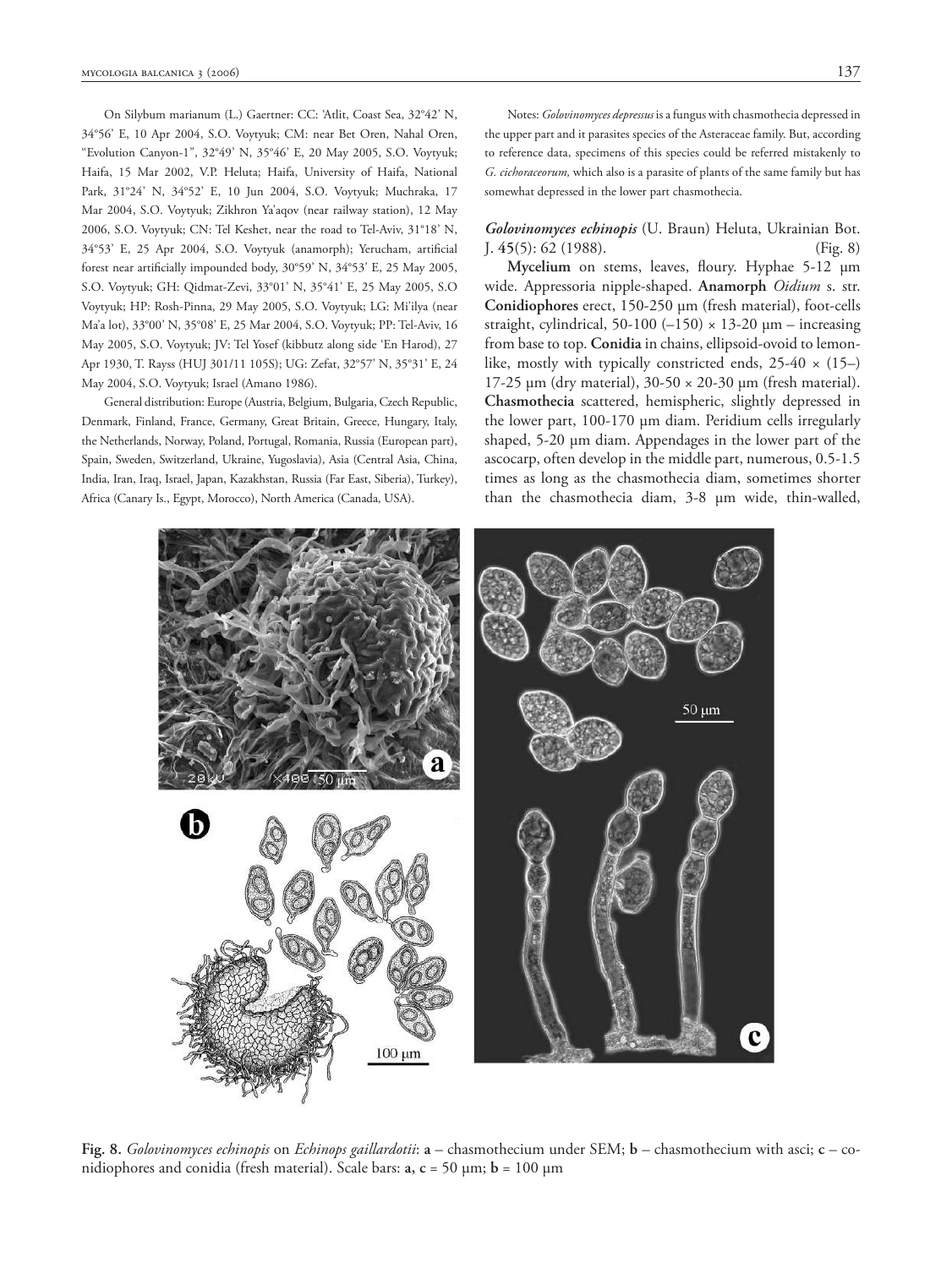smooth, mycelium-like, septate, hyaline, later faintly colored. **Asci** numerous, 8-20, thin-walled, stalked, 60-100 × 25-50 (– 60) μm, 2 (–3)-spored. **Ascospores** ellipsoid-ovoid, large, 20-  $40 \times 14 - 25 \,\mu m$ .

Distribution in Israel (Fig. 9):

On *Echinops gaillardotii* Boiss.: CM: Haifa, University of Haifa, National Park, 31°24' N, 34°52' E, 19 Jun 2004, S.O. Voytyuk; near Haifa, 31°24' N, 34°52' E, 16 May & 19 Jun 2004, S.O. Voytyuk; near Bet Oren, Nahal Oren, "Evolution Canyon-1", 32°49' N, 35°46' E, 5 May 2004, S.O. Voytyuk.

General distribution: Europe (England, France, Germany, Great Britain, Hungary, Italy, Norway, Romania, Russia (European part), Switzerland, Ukraine, Yugoslavia) and Asia (Israel, Korea).

#### *Golovinomyces magnicellulatus* (U. Braun) Heluta, Ukrainian Bot. J. **45**(5): 62 (1988).

Distribution in Israel:

On *Phlox drummondii* Hook.: Israel (Amano 1986).

On *Phlox* sp.: Israel (Braun 1987).

General distribution: Europe, Asia (Central Asia, Israel, Japan, Russia (Siberia, Far East)), and North America (Canada, USA).

Notes: During our investigation in Israel, we did not find this fungus.

*Golovinomyces orontii* (Castagne) Heluta, Ukrainian Bot. J. **45**(5): 63 (1988). (Fig. 10b)

Mycelium white or grayish, on stems, leaves, effuse or in patches. Hyphae 3-7 μm wide. Appressoria nipple-shaped. **Anamorph** *Oidium* s. str. **Conidiophores** erect, 100-180 μm (fresh material), foot-cells straight or often curved in the basal part, cylindrical, 37-100 × 11-14 μm (fresh material). **Conidia**



**Fig. 9.** Distribution of *G. echinopis* in Israel

in chains, ellipsoid, ellipsoid-ovoid, after drying doliiform to doliiform-subcylindrical,  $25-35 \times (10-) 13-20 \mu m$  (dry material), 30-40 × 17-25 μm (fresh material). **Chasmothecia** not observed.

Distribution in Israel (Fig. 11):

On *Abelmoschus esculentus* (L.) Moench (*Hibiscus esculentus* L.): LG: Mikhmannim, Oct 1944, T. Rayss (HUJ 6648); SP: Hadera, 9 Nov 1935, T. Rayss (HUJ 957); Israel (Palti 1972a, b; Amano 1986) (anamorph).

On *Antirrhinum majus* L.: PP: Tel-Aviv, University of Tel-Aviv, Botanical Garden, 32°06' N, 34°48' E, 13 May 2004, S.O. Voytyuk; Israel (Amano 1986).

On *Begonia* sp.: Israel (Amano 1986).

On *Cucumis sativus* L.: Israel (Amano 1986).

On *Datura innoxia* Miller: CM: Haifa, 15 Jul 2005, S.O. Voytyuk; PP: Tel-Aviv, University of Tel-Aviv, Botanical Garden, 32°06' N, 34°48' E, 28 Apr 2004, S.O. Voytyuk.

On *Linum usitatissimum* L.: JM: Jerusalem, 12 Jun 1945, Z. Bumstein (HUJ 7018; Rayss 1947); Israel (Rayss 1947; Kenneth *et al.* 1975) (anamorph).

On *Luffa cylindrica* (L.) Roem.: Israel (Amano 1986).

On *Lycopersicon esculentum* Mill.: **AV**: near Hazeva (Tahanat Yair, experimental station), 23 Feb 2005, S.O. Voytyuk; Israel (Amano 1986).

On *Nicotiana tabacum* L.: JM: Jerusalem, 17 May 1955, T. Rayss (HUJ 301/12 111S); PP: (Rayss 1959; Kenneth *et al.* 1975); UG: (Rayss 1959; Palti 1972b; Kenneth *et al.* 1975); Israel (Amano 1986).

On *Sesamum indicum* L. – Israel (Kenneth *et al.* 1975; Amano 1986) (anamorph).

On *Solanum melongena* L.: Israel (Amano 1986).

On *S. tuberosum* L.: BS: Jan-May 1942, Dec 1943, Apr, May, Oct-Dec 1944 (Palti 1953); Tirat Zevi, 22 Apr 1942 (Palti 1953); EP: Apr-Jul 1942 (Palti 1953); Ramat Dawid, 09 Jun 1942 (Palti 1953; HP: Apr-Oct 1942, Jun-Jul 1943, Jan, Dec 1944, Jan 1945 (Palti 1953); Amir, 14 Dec 1944 (Palti 1953); Dafna, 25 Jun 1942 (Palti 1953); Apr-May, Nov 1942, Jul, Dec 1943, Jan 1944 (Palti 1953); PP: Giv'at Brenner, 1940s (Palti 1953); Dec 1943, Jan 1944 (Palti 1953); Giv'at Brenner, 13 Dec 1943 (Palti 1953); UG: Ayyelet HaShahar, 25 May 1942, 23 Apr 1943 (Palti 1953); UJ: Feb-May 1942, Apr, May, Oct, Nov 1944 (Palti 1953); Israel (Kenneth *et al.* 1970; Palti 1972a, b; Amano 1986).

On *Solanum* sp.: Israel (Amano 1986).

General distribution: circumglobal.

Notes: In Israel this species was observed only as an anamorph. Amano (1986) noted fungus also on *Papaver rhoeas* L. However, according to Feinbrun-Dothan & Danin (1998), this plant was not found in Israel. Thus, the location of *G. orontii* on this host plant is questionable. According to Amano (1986), *G. orontii* (as *Erysiphe cichoracearum*) was recorded on *Verbena rigida* Spreng. in Israel. However, during our observation, only *Sphaerotheca verbenae* Sav. et Negru was found on this plant.

*Golovinomyces sordidus* (L. Junell) Heluta, Ukrainian Bot. J. **45**(5): 63 (1988). (Fig. 10 c-d)

**Mycelium** white or cream-coloured, on leaves, dense. Hyphae 3-8 μm wide. Appressoria nipple-shaped. **Anamorph** *Oidium* s. str. **Conidiophores** erect, 90-140 μm (fresh material), foot-cells straight or with curved basal half, cylindrical,  $35-70 \times 11-14$  µm, followed by 1-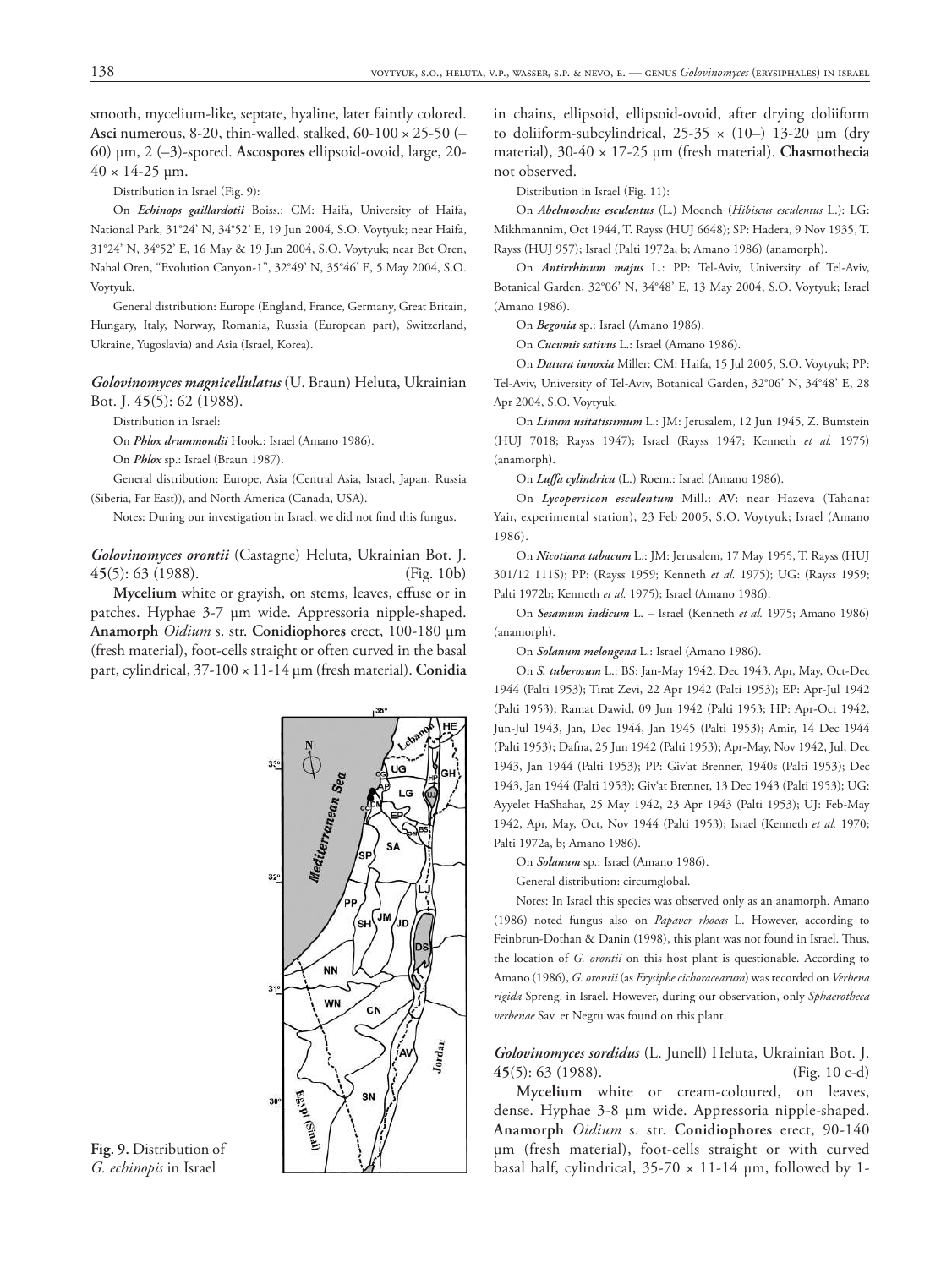



**Fig. 10.** *Golovinomyces:* **a** – *G. verbasci* on *Verbascum sinuatum* (conidiophores and conidia); **b** – *G. orontii* on *Datura innoxia* (conidiophores and conidia); **c-d** – *G. sordidus* on *Plantago lanceolata* under SEM (**c** – view from the bottom, **d** – side view). Scale bars: **a** = 100 μm, **b** = 50 μm, **c-d** = 20 μm

3 shorter cells. **Conidia** in chains, ellipsoid, ovoid, after drying cylindrical-ellipsoid to doliiform, 25-38 × 12-20 μm (dry material),  $30-40 \times 17-25$  μm (fresh material). **Chasmothecia** gregarious, hemispheric, gently depressed in the lower part, 70-150 μm diam. Peridium cells irregularly shaped, 6-18 (–20) μm diam. Appendages in the lower part of the ascocarp, numerous, 0.5-1.5 times as long as the chasmothecia diam, 3-10 μm wide, thin-walled, smooth or somewhat rough, septate, brown throughout when mature. **Asci** numerous, 6-16 (–20), stalked, 40-67(–75) × 20-35 (–40) μm. **Ascospores** 2, occasionally 3, ellipsoid-ovoid,  $20-30 \times 10-18$  µm.

#### Distribution in Israel (Fig. 12):

On *Plantago afra* L. (*P. psyllium* L.): HP: Dafna (kibbutz) (7 km northeast of Qiryat Shemona), 19 Mar 1940, T. Rayss (HUJ 790; Rayss 1940); JM: Deir esh Sheikh, 12 Mar 1941, T. Rayss (HUJ 792); Moza (5 km west of Jerusalem), 18 Mar 1939, T. Rayss (HUJ 791; Rayss 1940); Israel (Amano 1986).

#### On *P. arabica* Boiss.: Israel (Amano 1986).

On *P. cretica* L.: CM: Haifa, 2 Apr 1936, T. Rayss (HUJ 787; Rayss 1940); Regavim (kibbutz 3 km east of Giv'at 'Ada), 8 Apr 1946, T. Rayss (HUJ 7208); JM: Jerusalem, 10 May 1939, T. Rayss (HUJ 788; Rayss 1940); SA: 05 Apr 1943, T. Rayss (HUJ 5560); UJ: 'En Gev (kibbutz on east shore

of Lake Kinneret), 7 Apr 1945, T. Rayss (HUJ 7013); Tiberias (on shore of Lake Kinneret), 18 Mar 1938, T. Rayss (HUJ 785, 789; Rayss 1940); Israel (Amano 1986).

On *P. lagopus* L.: Israel (Amano 1986).

On *P. lanceolata* L.: CC: 'Atlit, Coast Sea, 32°42' N, 34°56' E, 26 Mar & 21 Apr 2004, S.O. Voytyuk (anamorph); Canyon between Haifa and 'Atlit (road to the Sea from University of Haifa), 31°24' N, 34°52' E, 26 Mar 2004, S.O. Voytyuk (anamorph); CM: Haifa, University of Haifa, National Park, 31°24' N, 34°52' E, 25 Jun 2004, S.O. Voytyuk; near Haifa, 31°24' N, 34°52' E, 20 May 2005, S.O. Voytyuk; near Bet Oren, Nahal Oren, "Evolution Canyon-1", 32°49' N, 35°46' E, 5 May 2004, S.O. Voytyuk; LG: Mi'elia (near Ma'alot), 33°00' N, 35°08' E, 25 Apr 2004, S.O. Voytyuk; PP: near Ashqelon (along the road) 31°46' N, 34°40' E, 19 Apr 2004, S.O. Voytyuk.

#### On *P. major* L.: Israel (Amano 1986) (anamorph).

General distribution: Europe (Austria, Belgium, Bulgaria, Czech Republic, Denmark, Finland, France, Germany, Great Britain, Hungary, Italy, the Netherlands, Norway, Poland, Portugal, Romania, Russia (European part), Spain, Sweden, Switzerland, Ukraine, Yugoslavia), Asia (Central and Minor Asia, China, India, Iran, Israel, Japan, Kazakhstan, Pakistan, Taiwan, Turkey), Africa (Algeria, Canary Is., Egypt, Ethiopia, Morocco, Tunis), North America (Canada, USA), and South America (Venezuela).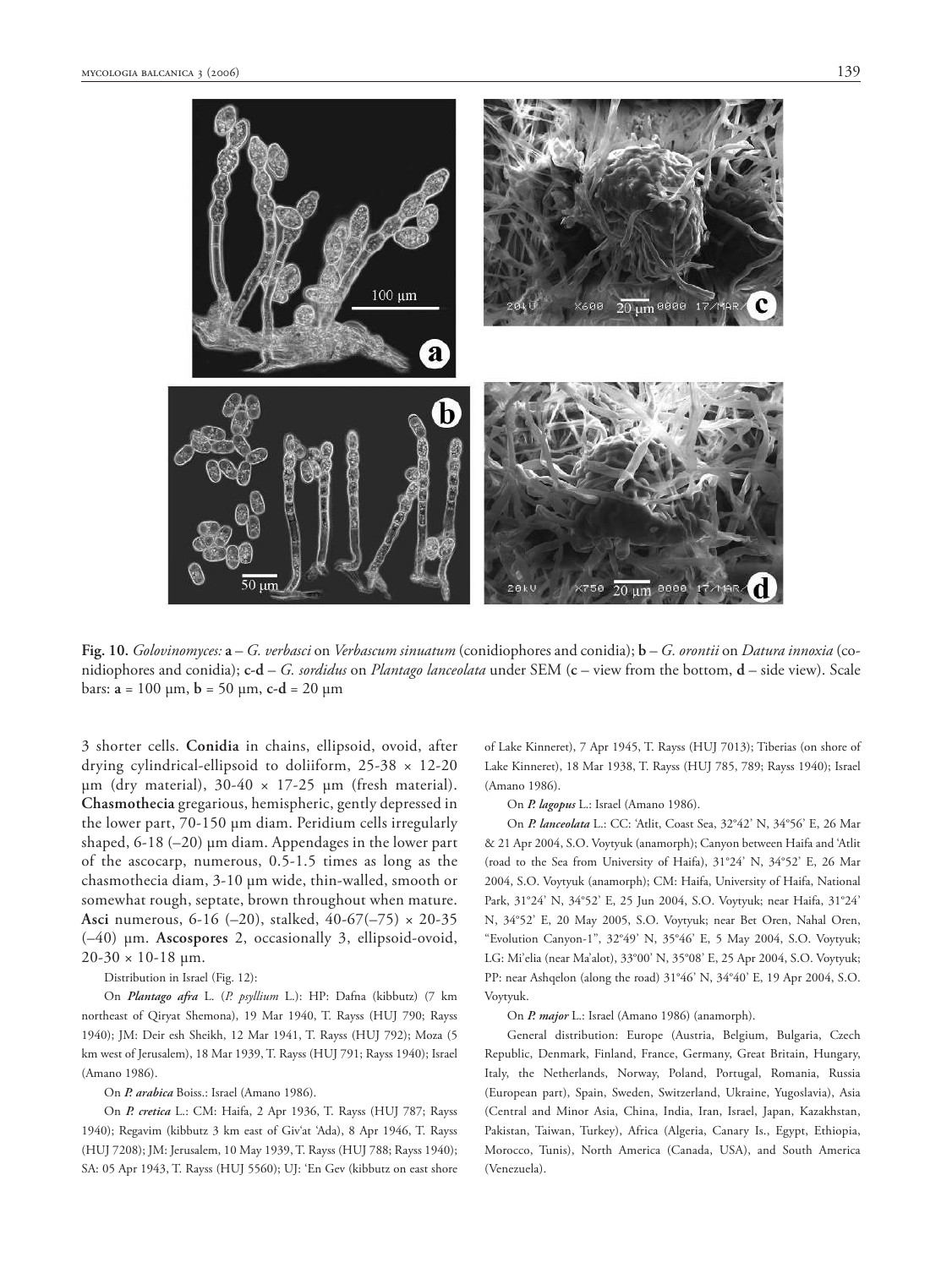

**Fig. 13.** *Golovinomyces valerianae* on *Valeriana dioscoridis:* **a** – asci with ascospores; **b** – chasmothecium with asci; **c-d** – chasmothecia under SEM. Scale bars: **a-b** = 100 μm, **c** = 20 μm, **d** = 50 μm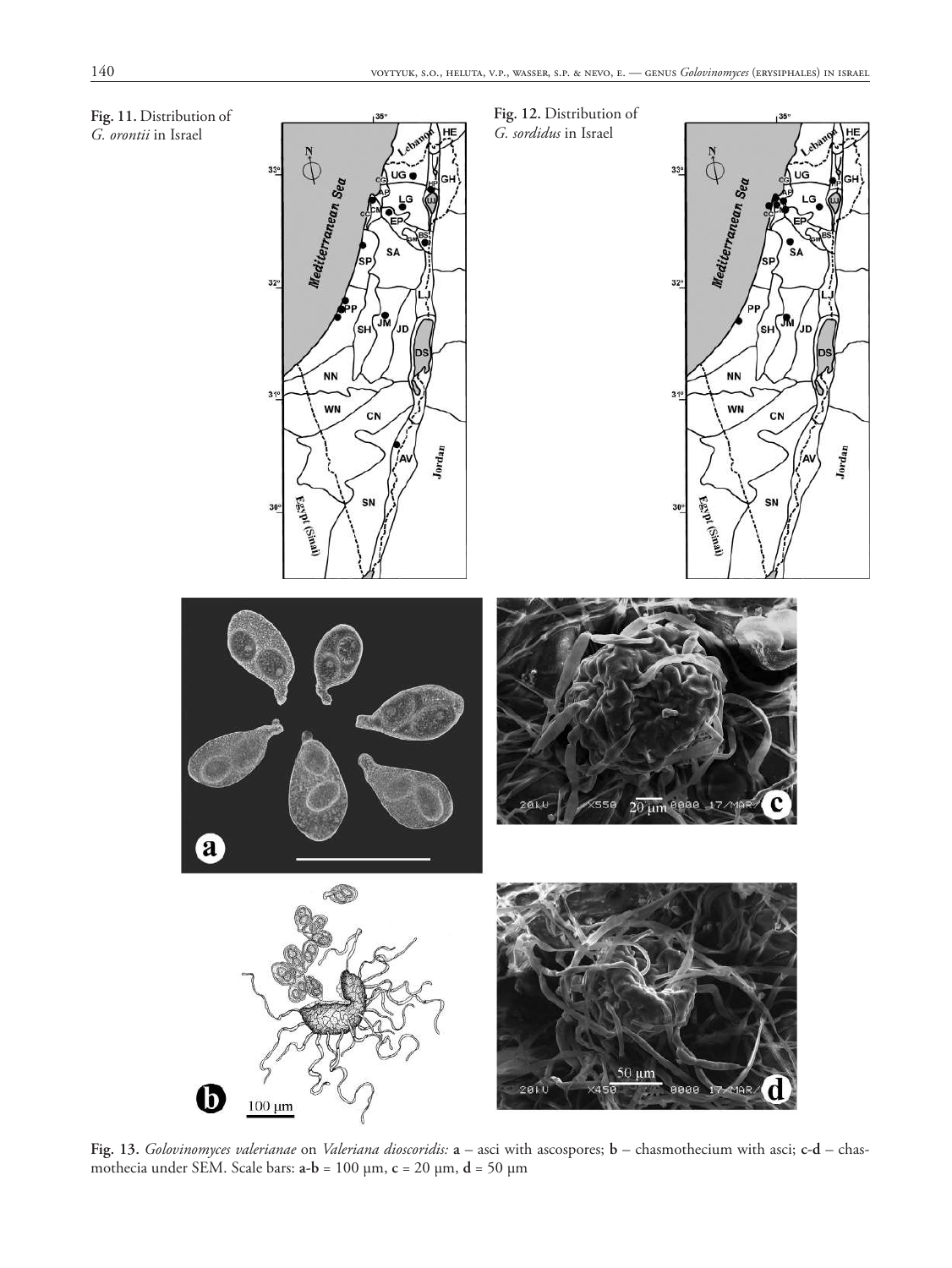**Fig. 14.** Distribution of *G. valerianae* in Israel



*Golovinomyces valerianae* (Jacz.) Heluta, Ukrainian Bot. J. **45**(5): 63 (1988). (Fig. 13)

**Mycelium** grayish, on leaves, thin, evanescent. Hyphae 2-6 μm wide. Appressoria nipple-shaped. **Anamorph** *Oidium* s. str. **Conidiophores** erect, 90-150 μm (fresh material), foot-cells straight, cylindrical,  $(35-)$  40-70  $\times$  10-14  $\mu$ m. **Conidia** in chains, ellipsoid-ovoid to doliiform, 25-40 × 12- 20 μm. **Chasmothecia** scattered or in large groups, brown, 80-150 μm diam. Peridium cells irregularly shaped, 8-25 (–30) μm diam. Appendages numerous, in the lower part of the ascocarp, sometimes develop in the upper half, 0.5- 2 times as long as the chasmothecia diam, 4-15 μm wide, brown, thin-walled, septate, smooth or mostly verrucose, brown when mature. **Asci** numerous, 6-16 (–20), thinwalled, stalked, 40-67 (–80)  $\times$  20-40 µm, often filled with numerous larger oil-drops. **Ascospores** ellipsoid, 20-35 × 15-20 μm.

Distribution in Israel (Fig. 14):

On *Centranthus* sp.: Israel (Braun 1987).

On *Valeriana dioscoridis* Sm.: CM: between Bet Oren and 'Atlit, 04 Apr 1943, T. Rayss (HUJ 7290); near Bet Oren, Nahal Oren, "Evolution Canyon-1", 32°49' N, 35°46' E, 3 Mar, 22 Mar & 20 Apr 2004, S.O. Voytyuk, 3 Apr 2005, V.P. Heluta; JM: Jerusalem, near 'Atarot, 21 Apr 1945, T. Rayss (HUJ 6897); Kafr 'Aqab (near Ramallah), 21 Apr 1945, D. Rijik (Rayss 1947); Israel (Amano 1986).

On *Valeriana* sp.: Israel (Braun 1987).

General distribution: Europe (Austria, Bulgaria, Czech Republic, Denmark, Estonia, Finland, France, Germany, Great Britain, Greece, Hungary, Italy, the Netherlands, Norway, Poland, Portugal, Romania, Russia (European part), Sweden, Switzerland, Ukraine, Yugoslavia), Asia (Armenia,

Mediterranean Sea Ũм ΄sн Jr. D. **NN**  $31$ **WN** CN Jordan Egypt (Sinal) SN

 $\ddot{\Phi}$ 

Central Asia, China, Israel, Kazakhstan, Korea, Russia (Siberia), Turkey), and North America (USA).

*Golovinomyces verbasci* (Jacz.) Heluta, Ukrainian Bot. J. **45**(5): 63 (1988). (Fig. 10a)

**Mycelium** white, on leaves, floury. Hyphae 3-7 μm wide. Appressoria nipple shaped. **Anamorph** *Oidium* s. str. **Conidiophores** erect, 130-200 μm (fresh material), footcells straight, cylindrical, (50–) 80-150 × 11-18 μm (fresh material). **Conidia** in chains, ovoid, often lemon-shaped, 25- 45 × (18–) 20-25 μm (dry material), 30-50 × 23-30 μm (fresh material). **Chasmothecia** not observed.

Distribution in Israel (Fig. 15):

**Fig. 15.** Distribution of *G. verbasci* in Israel

On *Verbascum agrimoniifolium* (C. Koch) Huber-Morath subsp. *syriacum* (Murb.) Feinbrun: GH: Nahal Gamla, near Nature Reserve, 32°54' N, 35°46' E, 16 May 2004, S.O. Voytyuk (anamorph).

On *V. sinuatum* L.: CC: 'Atlit, Coast Sea, 32°42' N, 34°56' E, 26 Mar & 21 Apr 2004, S.O. Voytyuk (anamorph); Canyon between Haifa and 'Atlit (road to the Sea from University of Haifa), 31°24' N, 34°52' E, 26 Mar 2004, S.O. Voytyuk (anamorph); CM: near Bet Oren, Nahal Oren, "Evolution Canyon-1", 32°49' N, 35°46' E, 23 Jul 2005, S.O. Voytyuk; Haifa, University of Haifa, 25 Jul 2006, S.O. Voytyuk; LG: Mi'elia (near Ma'alot), 33°00' N, 35°08' E, 25 Apr 2004, S.O. Voytyuk; PP: the road between Ashqelon and Ashdod, near road, 32°54' N, 35°46' E, 19 Apr 2004, S.O. Voytyuk.

General distribution: Europe (Austria, Bulgaria, Czech Republic, Denmark, Estonia, Finland, France, Germany, Great Britain, Greece, Hungary, Italy, the Netherlands, Norway, Poland, Portugal, Romania, Russia (European part), Sweden, Switzerland, Ukraine), Asia (Central Asia, China, Israel, Kazakhstan, Russia (Siberia)), and North America (Canada, USA).

 $.35<sup>°</sup>$ 

UG

SΔ